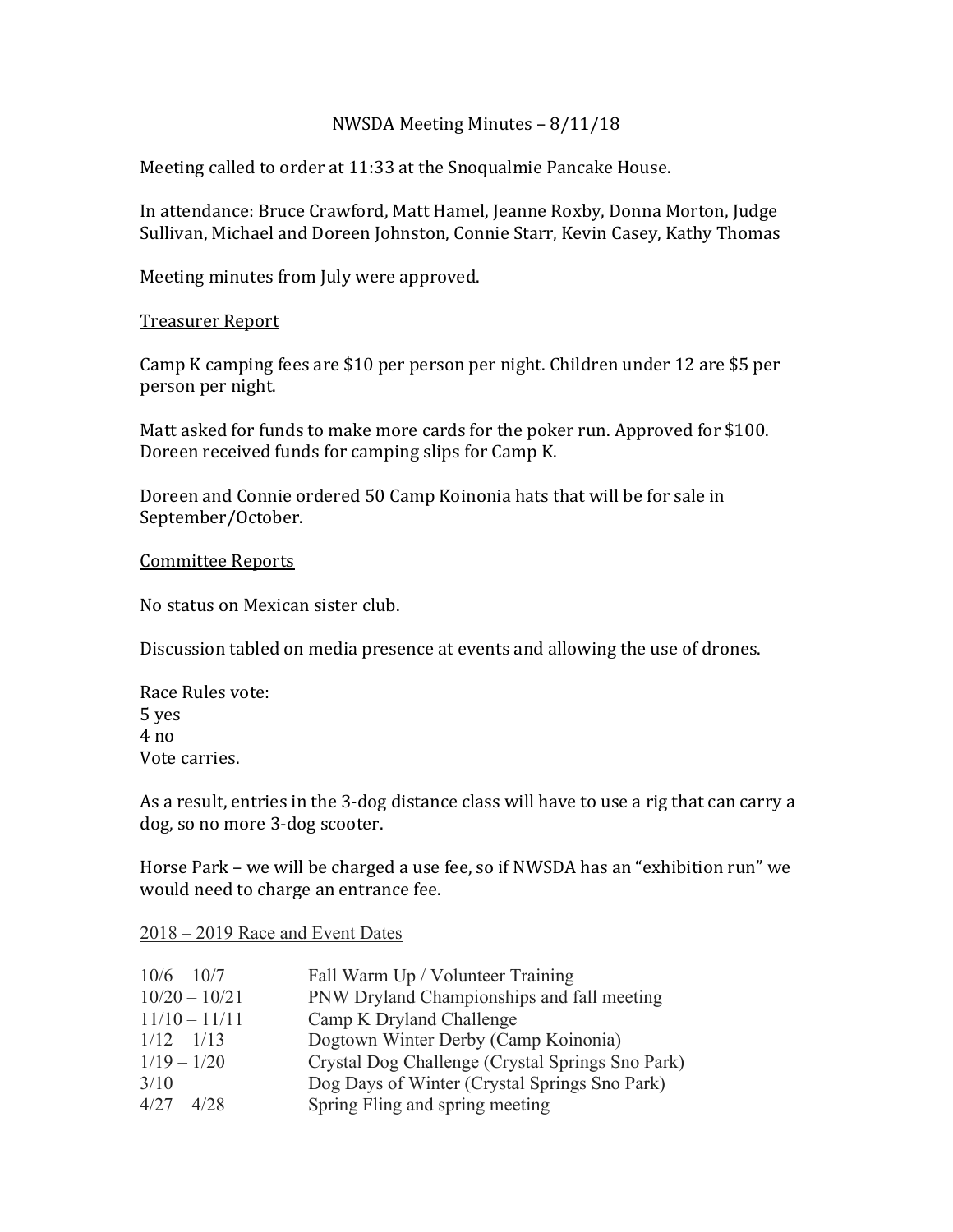| $5/18 - 5/19$ | Spring Cool Down      |
|---------------|-----------------------|
| 6/8           | <b>Awards Banquet</b> |
| 8/10          | Tunnel Run            |

NOTE: Due to a contract with the Boy Scouts, the Dogtown Winter Derby had to be moved to 1/12

### 2018 – 2019 Race and Event Directors

PNW Dryland Championships Connie Starr Camp K Dryland Challenge Larry Roxby Dogtown Derby Kevin Casey Spring Fling Open Dog Days of Winter Matt Hamel Awards Banquet Kevin Casey & Karla Boyle

Crystal Dog Challenge Connie Starr, Mikki Douglass & Larry Roxby

## 2018 - 2019 Pointing System

8-mid 8-sprint 6-mid 6-sprint 4-dog sprint 3-dog mid distance 2-dog scooter 2-dog bike / fat bike 2-dog ski 2-dog sled 1-dog scooter 1-dog bike / fat bike 1-dog canicross.

Proposed to not point the Novice class since the rigs and number of dogs are different. Junior class is  $1-2$  dogs dryland, up to  $4$  on snow. Discussed that a small child may have difficulty setting and pulling a snow hook. Fat bike will be combined with bikejor. Keep 3-dog class (rigs needs to be able to carry a dog). Class pointing was approved.

## **Michael Johnston Report**

Crystal Springs - will not be used by DOT after August  $30<sup>th</sup>$ . A large containment pond has been dug in the east snowmobile parking lot. Our new dog parking lot will be available. Michael will be going through the trail system with State Parks. He is working on getting a new trail out of the parking lot that is less prone to washouts.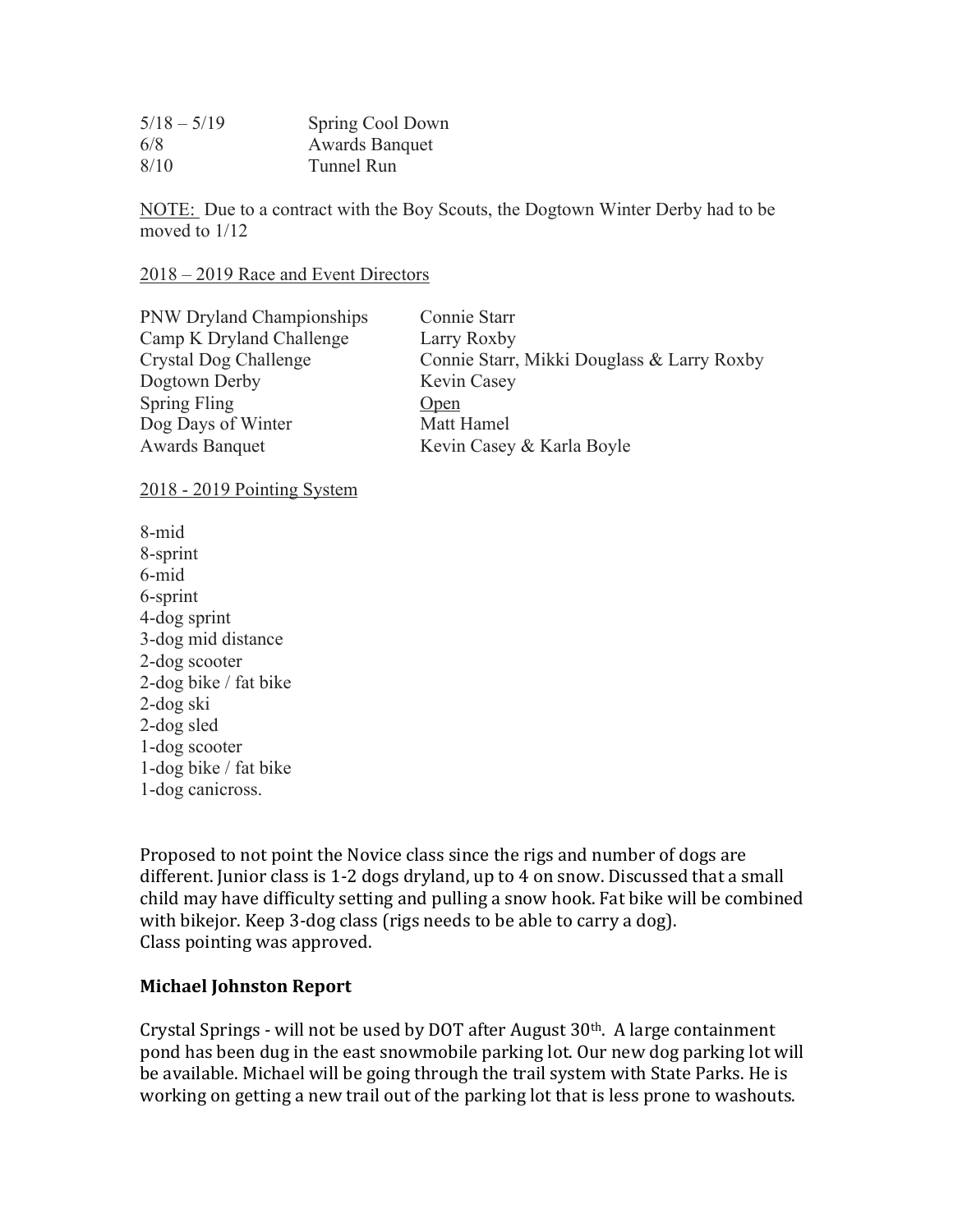Grooming will most likely be Thursday and Monday afternoon for dog trails and 420 road. Easton SP will continue grooming JWT and dog sled trails. Funding was approved for an excavator to take the "S" curve out of Dave's trail. Mountaineers may groom Nicky's Trail.

Still need brushing on 5-dog and Dave's trail. Can be done in October. There is a slight chance there may be a special plowing sticker at Crystal Springs.

Crystal Dog Challenge Proposed Classes and Mileage Novice - 3 1-2 sprint and fat bike - 4.5  $4$  sprint -  $6$  $6$  sprint  $-7.3$ 6 mid - 18 8 mid - 15.7 (2480' elevation gain) Courses will be groomed both days.

Camp  $K$  – Michael asked for funding for a permanent OSB plywood tent floor (\$830), permanent PA and start chute, and wood shed. He estimated it would cost \$1300 for everything. Funds will come out of Dogtown funds. Will need work party to build floor.

Trails at Camp K are blocked currently to keep motorized vehicles off Camp property. Michael will notify Sue when trails are open. Gates should be open by Labor Day.

Camp K dryland trail passes are \$25. All season (excluding July and August) trail passes are \$35. Passes will go on sale in the fall after Labor Day.

## New Business

Need to change the bylaws that race rules can be voted on line-by-line.

John Conrad proposed Joe and Becky become NWSDA permanent members. This was approved unanimously.

Connie read Margaret's proposal (attached) for a small dog team best kept team award. Discussed if a musher brought 15 dogs, for example, but only running 2, is that a small dog or large dog team? Table the discussion for now. Attendees would like Margaret to weigh in on this. Discussed that it is exponentially more difficult and time-consuming to care for a large team than a smaller team.

Meeting was adjourned at 1:40

Respectfully submitted,